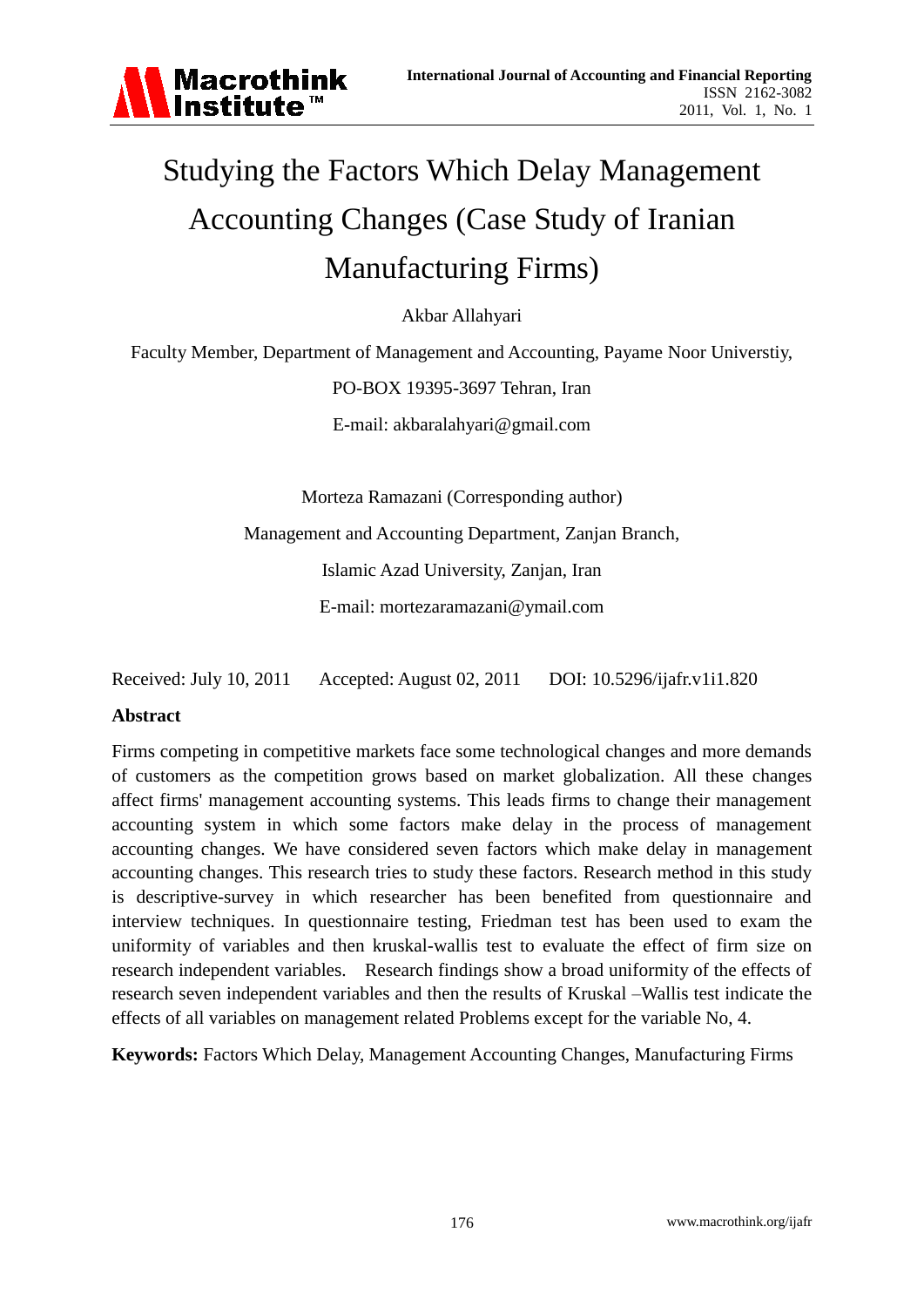

# **1. Introduction**

Fundamental changes in economy and manufacturing technology specially IT have caused tremendous innovation in management methods of the firms. Firms manufacturing managers try to find ways for cost minimization and quality improvement and then this put pressure on them. In developed countries, firms which have not been able to conquer these challenges have canceled their performance or been purchased by other firms. An obvious example for this situation is an event occurred for one of hundred large firms in Australia between 1982 -1993. (Adler and ET, 2000)

Approaches and new philosophies in management, especially total quality management and just in time manufacturing system have been developed in many developed countries and in some of developing countries, also changes in Information Technology area, economy and trade have caused tremendous effects in product manufacturing method and costing systems of organization and meanwhile some new techniques such as Activity Based Costing (ABC), Objective costing, Life cycle costing, Quality cost report, and Strategic management accounting have been innovated and utilized.

Therefore, in spite of the fact that firms have performed new manufacturing methods, to improve their competitive advantages, which need change in manufacturing methods and in manufacturing tools but costing system yet face serious criticism. In this paper we try to examine the factors which cause delay management accounting changes process in which researcher's main variables are as follow:

- 1. Lack of accounting employees
- 2. Lack of competition resources
- 3. Management stability
- 4. Problems in management
- 5. Lack of accounting power
- 6. Being assured of meeting legal requirements
- 7. Lack of independence from parent company
- *1.1. Management Accounting Change*

Management accounting change is not a uniform phenomenon. Consequently one might expect the causal factors of change to be varied and this has indeed been confirmed by management accounting researchers. It is evident that both the external factors (environmental) and internal factors (relating to the organisation concerned) have influenced the recent development of new management accounting systems and techniques. According to Shields (1997), the potential change drivers are competition, technologies, organizational design and strategies. These drivers of change also indicate the differing roles which causal factors can have in the process of change. Change in environment also implies uncertainty and risk which create a demand for further management accounting change in the form of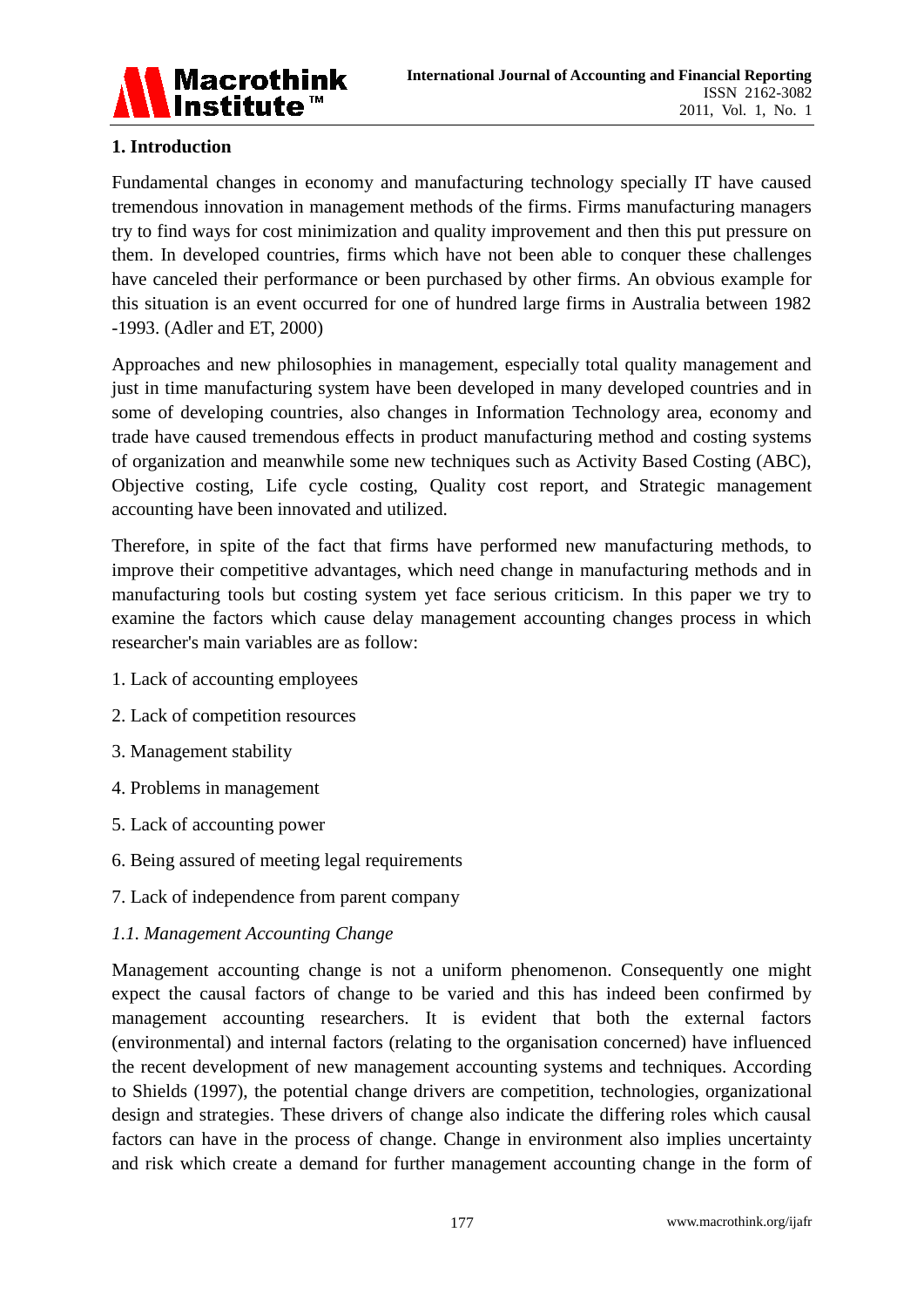

'non-financial' measures (Vaivio, 1999).

Many researchers have shown an interest in understanding management accounting change (Baines &Langfield-Smith, 2003; Chenhall&Langfield-Smith, 1998b; Innes & Mitchell, 1990; Libby & Waterhouse, 1996). For example Chenhall and Langfield-Smith (1998b) have explored the benefit of management accounting change, but less is known about the forces that induce this change (Laitinen, 2006). The reasons for management accounting change are termed "motivational factors" (Laitinen, 2006), and many researchers have suggested a substantial list of motivational factors (Baines &Langfield- Smith, 2003; Laitinen, 2001; Libby & Waterhouse, 1996). For example, Innes and Mitchell (1990) found a different set of circumstances linked with management accounting change, which they termed as follows:

- Motivators (e.g., competitive market, organisational structure, and product technology)
- Catalysts (e.g., poor financial performance, loss of market share, organisational change)
- Facilitators (e.g., accounting staff resources, degree of autonomy, accounting requirements)

The interaction between these variables promotes change not only in management accounting but also other related disciplines2 (Innes & Mitchell, 1990; Laitinen, 2006). Laitinen (2001) classified these factors in six groups: information needs; changes in technology and environment; willingness to change; resources for change; objectives for change; and external requirements. Laitinen (2006), on the other hand, used four categories of factors to explain management accounting change: organisational factors; financial factors; motivational factors, and management tools.

While, various factors have been associated with management accounting change, this study considers three factors, i.e., motivational factors, organisational factors and financial factors. Changes in environment and technology are used as motivational factors in explaining management accounting change and changes in organisational factors (i.e., structure and strategy). Besides that, organisational structure and strategy (organisational factors) are considered as contextual factors inside the firm that may have a connection to changes in management accounting (Moores& Yuen, 2001). Financial factors are used as outcomes of management accounting and organisational change. Grandlund (2001) suggested that low financial performance may put economic pressure on the firm to change its MAS to increase performance. Baines and Langfield-Smith (2003) suggested that if management accounting change is accompanied by a greater reliance on accounting information, it may result in improved performance. Thus, financial performance may be an antecedent or an outcome factor of management accounting change.

# *1.2. Factors Shaping Management Accounting Change*

However, before describing our observations on the changing nature of management accounting and the changing roles of an accountant, we should briefly outline some of the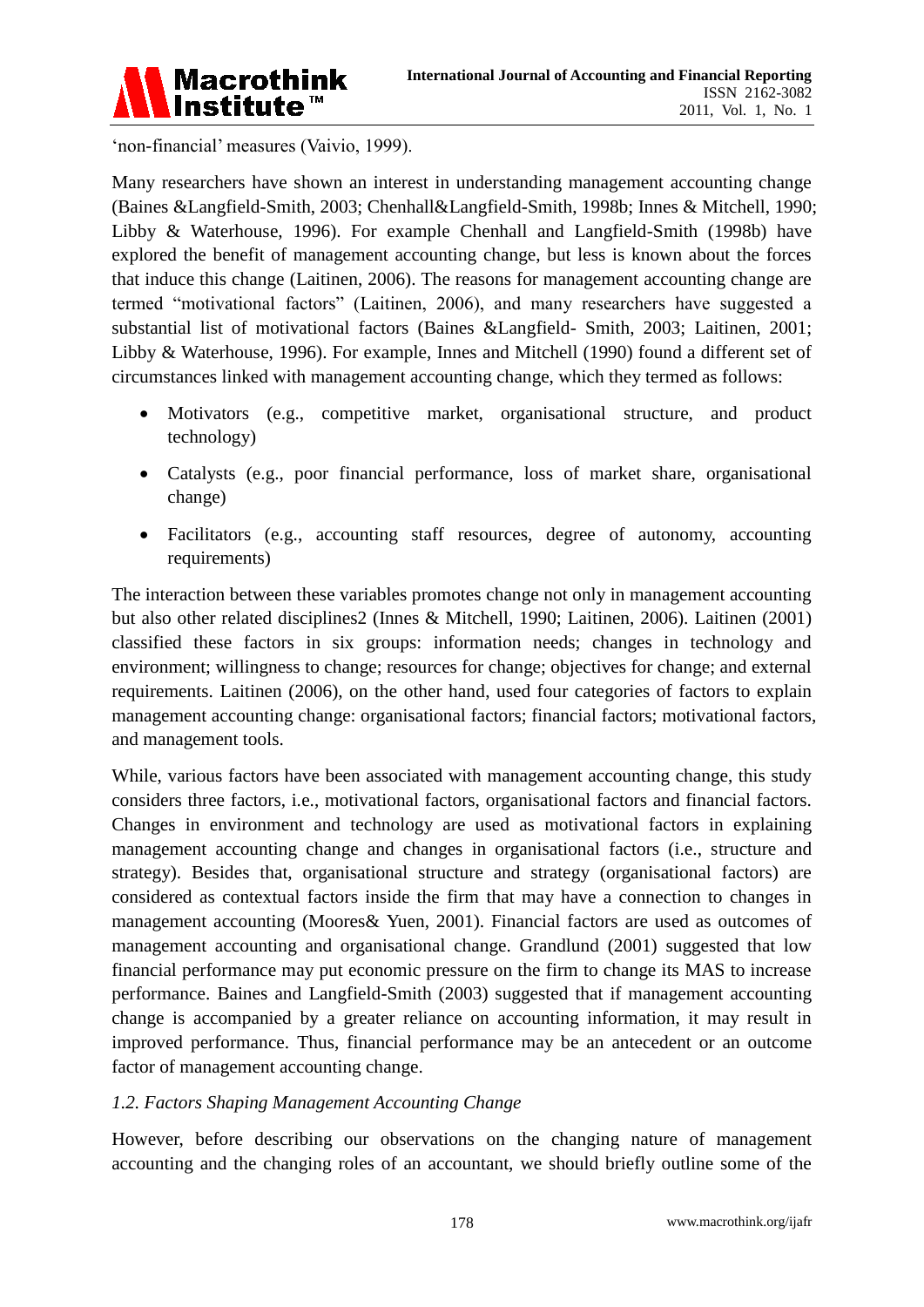

external factors which seem to be shaping such change. No attempt was made to assess the extent of the impact of each of these external factors ñ they are simply the factors which managers and accountants claim to be having an impact on their management accounting.

Various factors were mentioned by different people, but probably the most frequently cited was the competitive economic situation of the 1990s, and especially global competition. The extent to which the claims of increased competition are rhetorical, rather than actual economic effects, does not really matter. It is the perception of managers and accountants which is important, and how they perceive the economic climate in which they operate. If there is a perception of greater competition, then an increased focus is likely to be given to markets and the customer. And, though much of this customer focus may simply be rhetoric, in the companies we studied there did appear to be a greater emphasis on the service given to customers, and to providing that service in a market-orientated way.

Another fundamental change, and far more than rhetoric, is the advance in information technology which has taken place in recent years. The speed of technological change over the last 30 years or so, and especially the advent of the PC, has had a profound affect on organisational life. Particularly significant over the last 5-10 years has been the extent of the dispersion of computers and computing capacity around the organisation. The increased use of the computer has had major effects on the nature of work, especially clerical work, and on information flows around the organisation.

In addition, there have been other substantial changes in organisational structure ñ although again whether they are generated by rhetorical or real economic factors is not clear. For example, whereas in the UK in the 1970s, there was a wave of acquisitions and mergers, with the creation of conglomerates, by the 1990s organisations were moving in the opposite direction. The trend was then for de-mergers, with companies focusing on core competencies, and outsourcing non-core activities.

These various changes - in competition, technology and organisational structure - all have important implications for the nature of management accounting - particularly the manner in which traditional accounting techniques are now being used. In the next section we discuss such implications.

## *1.3. The Changing Nature of Management Accounting*

As described above, there have been considerable advances in information technology in recent years. One of the most important, apart from the speed and capacity of modern systems, has been the development of data-base technologies which provide the ability to store vast amounts of information in easily accessible ways. These technologies permit various users simultaneously to access the information stored on the database and to use it in different ways.

When Johnson and Kaplan were proclaiming their relevance lost thesis, one of the reasons they advanced was that management accounting is dominated by financial reporting. They argued that as financial reporting is a legal requirement, it has to be done. So if a company has only one information system, it is the needs of financial reporting which will take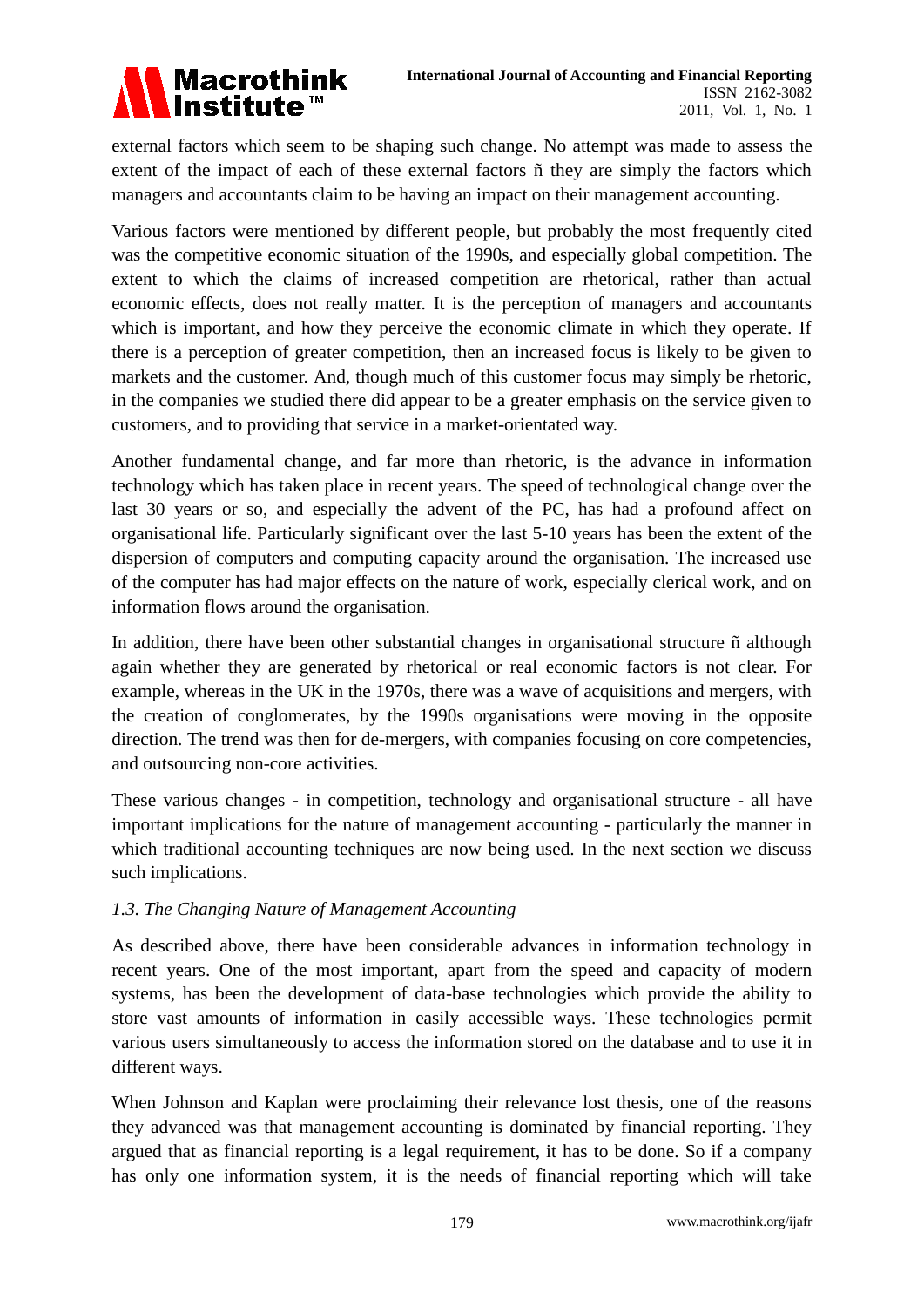

precedence. Thus, information for other purposes has to be accommodated within that system, so far as it is practical. In this sense, management accounting is second place to financial reporting.

## *1.4. The Changing Role of Management Accountants*

Having briefly outlined the changing nature of the use of management accounting, we will now explore possible implications for accountants and the professional accounting bodies. As a starting point, it can be said that there are both opportunities and threats. In one case study, a UK-based manufacturer of healthcare products, the number of people in the accounting function declined in the period 1990-97 from 120 to 60. Similar high-percentage reductions were observed elsewhere. Such reductions are largely a result of advances in information technology, particularly the computerisation of recording and processing transactions.

But during the same period in this company, there was also an emergence of "hybrid" accountants - as they were called by some managers. The company had changed from a functionally organised business (with separate business units and service functions to support them) to a process-based form of organisation. Whereby, each unit, and if possible each site, was responsible for all its activities from the receipt of an order to delivery of the final product. Under this new structure there is now a process leader who is responsible for all these activities, together with the associated support functions which are an integral part of the process. In this particular case, the only functions which are now separate are finance, IT and quality. But even the finance function, although notionally separate, became increasingly integrated into the individual processes.

Supporting each individual process is a small group of accountants - the hybrids. A hybrid accountant is someone who has both accounting knowledge and an in depth understanding of the operating functions or commercial processes of the business. Throughout most of the company, hybrids are physically located in the process steams, where they work alongside the process managers. They have offices next to the process leaders, where they work at least three days a week. They then spend the other day or two in the accounting function, where they have an additional desk and are able liaise with their accounting colleagues. But, in most instances, it appeared that the hybrids regarded the process as being their "home", and that they regard themselves as part of the process management team.

There is clearly an opportunity to extend the role of management accountants within such process teams. Although, if accountants are to be involved in the management process in this way, they need to understand the complexities of the business and to have the capability of interacting with people in all parts of the organisation.

#### **3. Research objectives**

This paper examines the effect of the factors which cause delay in management accounting change to get comprehensive understanding of firms management accounting systems lacks specially of hardware and software lacks.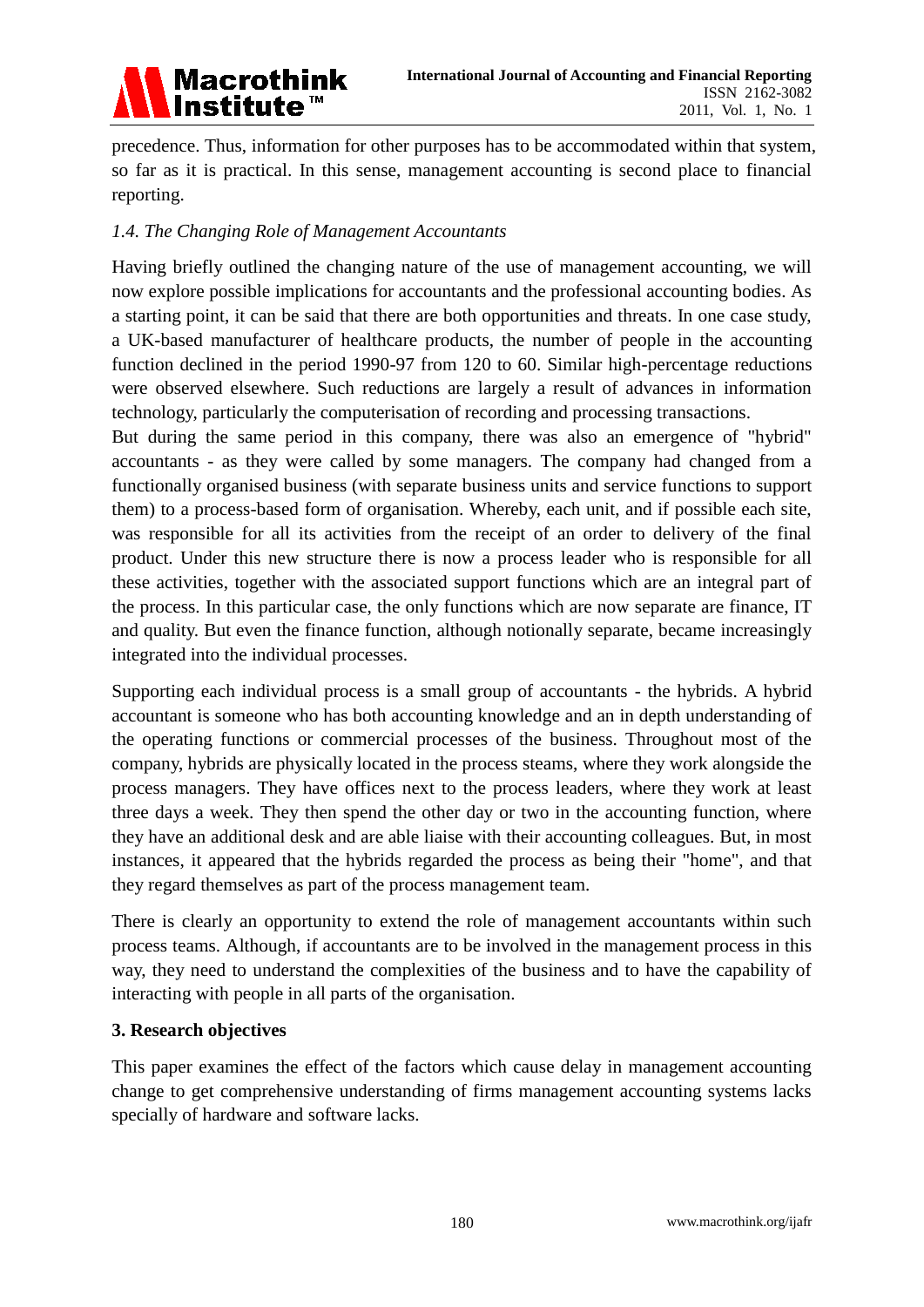

# **4. Research Methodology**

To satisfy research goal a questionnaire with Likret five (5) options scale has been provided and sent to 150 manufacturing items (small, middle, large, and very large) in which 112 questionnaires were answered and then utilized by researcher to draw conclusion from. Researcher has utilized descriptive-deductive statistics to analyze collected information in which descriptive statistics section the number of studied firms and their sizes are examined. In deductive statistics section, Friedman test to measure the uniformity of the importance of preventive factors in management accounting change process and Kruskal-Wallis test to estimate the effect of firm size on research independent variables have been utilize by researcher.

## *4.1* Friedman Test

This test used to compare group based on their mean degrees and determine that F these groups are obtained from one society or not? The scale in this test must, at least, be in grade. This test is the non parametric corresponding type of Friedman test and typically is used instead of F in grade scales and replaces it. There is some homomorphism of variances which is considered less in the grade scales.

#### *4.2* Kruskal-Wallis Test

In statistics, the Kruskal–Wallis one-way analysis of variance by ranks (named after William Kruskal and W. Allen Wallis) is a non-parametric method for testing equality of population medians among groups. It is identical to a one-way analysis of variance with the data replaced by their ranks. It is an extension of the Mann–Whitney U test to 3 or more groups. Since it is a non-parametric method, the Kruskal–Wallis test does not assume a normal population, unlike the analogous one-way analysis of variance. However, the test does assume an identically-shaped and scaled distribution for each group, except for any difference in medians.

#### **5. Analysis**

## 5.1 Research validity and reliability

A good test must contain some suitable features such as Objectivity, Execution simplicity, Practicability, comment simplicity, Validity and Reliability.

Considering above mentioned features, we focus more on Validity and Reliability here.

Dealing with research Reliability, researcher has utilized "Cronbach's Alpha" and based on table 1 the measured value of "Cronbach's Alpha" done by Spss software is equal to 0.75 which is more than 0.7, therefore the test is considerably valid in view of its Reliability. In Validity examination 10 questionnaires were sent to subjects and after a week the same questionnaires were sent again to be answered. This research shows the uniformity of the answers during a week which indicate the questionnaires Validity.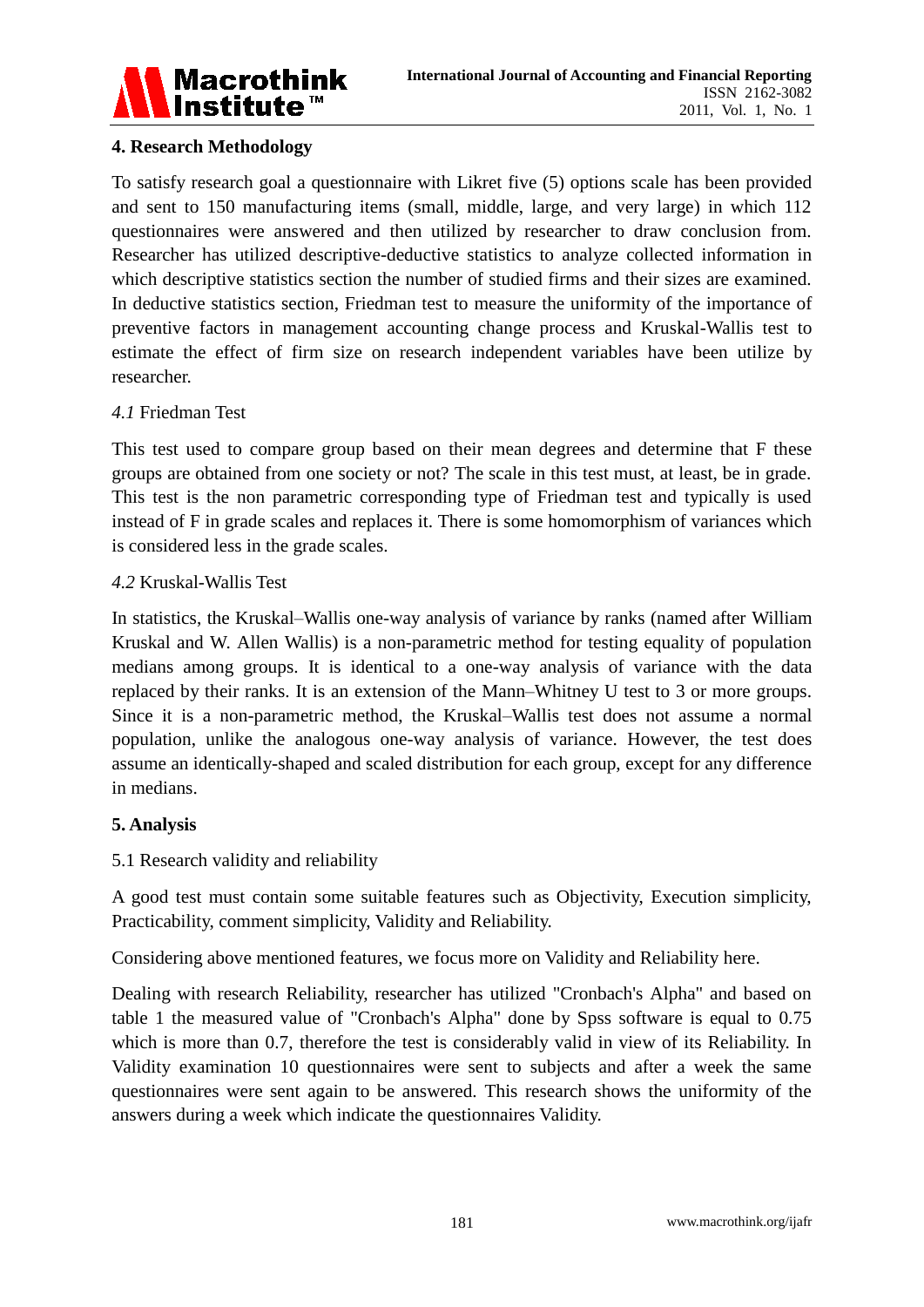

| <b>Table No.1 Reliability Statistics</b> |                  |  |  |
|------------------------------------------|------------------|--|--|
| No of Items                              | Cronbach's Alpha |  |  |
| つつ                                       | 0.755            |  |  |

## *5.2* Firm size

In this research the size of studied firms is defined based on firms' human resources numbers, meanwhile Table 2 shows firms classification, frequency and their Frequency Percents.

| <b>Table No.2 Frequency of Firms Size</b> |               |                |         |  |  |
|-------------------------------------------|---------------|----------------|---------|--|--|
| Firm size                                 |               | Frequency      | Percent |  |  |
| Small                                     | >10           | $\overline{4}$ | 3.6     |  |  |
| Middle                                    | 10 to 50      | 56             | 50      |  |  |
| Large                                     | 50 to 150     | 28             | 25      |  |  |
| Very Large                                | More than 150 | 24             | 21.4    |  |  |
| Total                                     |               | 112            | 100     |  |  |

## *5.*3 Research independent variables Uniformity Testing

In order to prioritize and define the importance rate of each research independent variables (factor preventing management accounting change) Friedman test has been utilized in this research. This test states that if there is a factor more important than others among Preventive Factors or all of them are uniform in importance. Researcher has utilized following hypothesis (rejection-validation) in his testing as follow:

H0: Research independent variables (factor preventive from management accounting change) have uniform importance in view of their effectiveness.

H1: Research independent variables (factor preventing from management accounting change) have not uniform importance in view of their effectiveness.

Considering the value in Table 3, P-value  $= 0.001$  and Df=6 and statistic value of chi-square=23.353 we can conclude that the assumption of H0 is valid in meaningful level of %5, while H1 is rejected, in other words research independent variables (factor preventing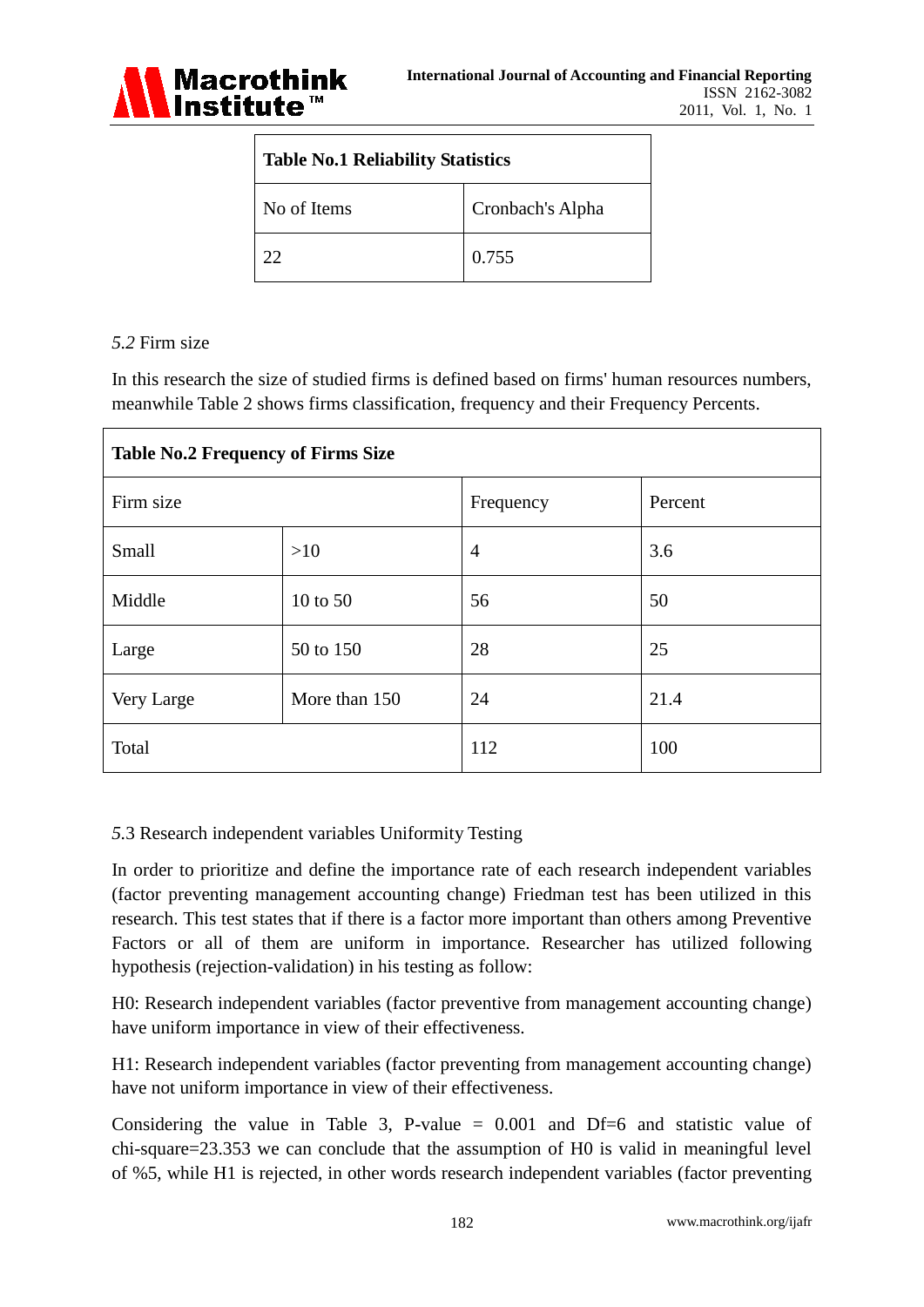

from management accounting change) have uniform importance in view of their effectiveness and classification order of independent variables is shown in Table 4.

| <b>Table No.3 Friedman test statistics</b> |        |  |  |
|--------------------------------------------|--------|--|--|
| N                                          | 112    |  |  |
| Chi-Square                                 | 23.353 |  |  |
| Df                                         | 6      |  |  |
| P-value                                    | .001   |  |  |

| <b>Table No.4 Mean Ranking of Variables</b> |           |
|---------------------------------------------|-----------|
| Descriptive<br><b>Independent Variable</b>  | Mean Rank |
| Lack of accounting employees                | 4.19      |
| Lack of independence from parent company    | 4.3       |
| Lack of competition resources               | 4.12      |
| Problems in management                      | 4.08      |
| Being assured of meeting legal requirements | 4.05      |
| Management stability                        | 3.78      |
| Lack of accounting power                    | 3.47      |

#### *5.4* Firm size and research independent variables

In this paper, in order to examine the effect of firm size on research independent variables (factors preventing management accounting changes) Kruskal-Wallis test have been utilized by researcher. Table 5 shows the number and also the mean of each independent variable ranks based on firms size.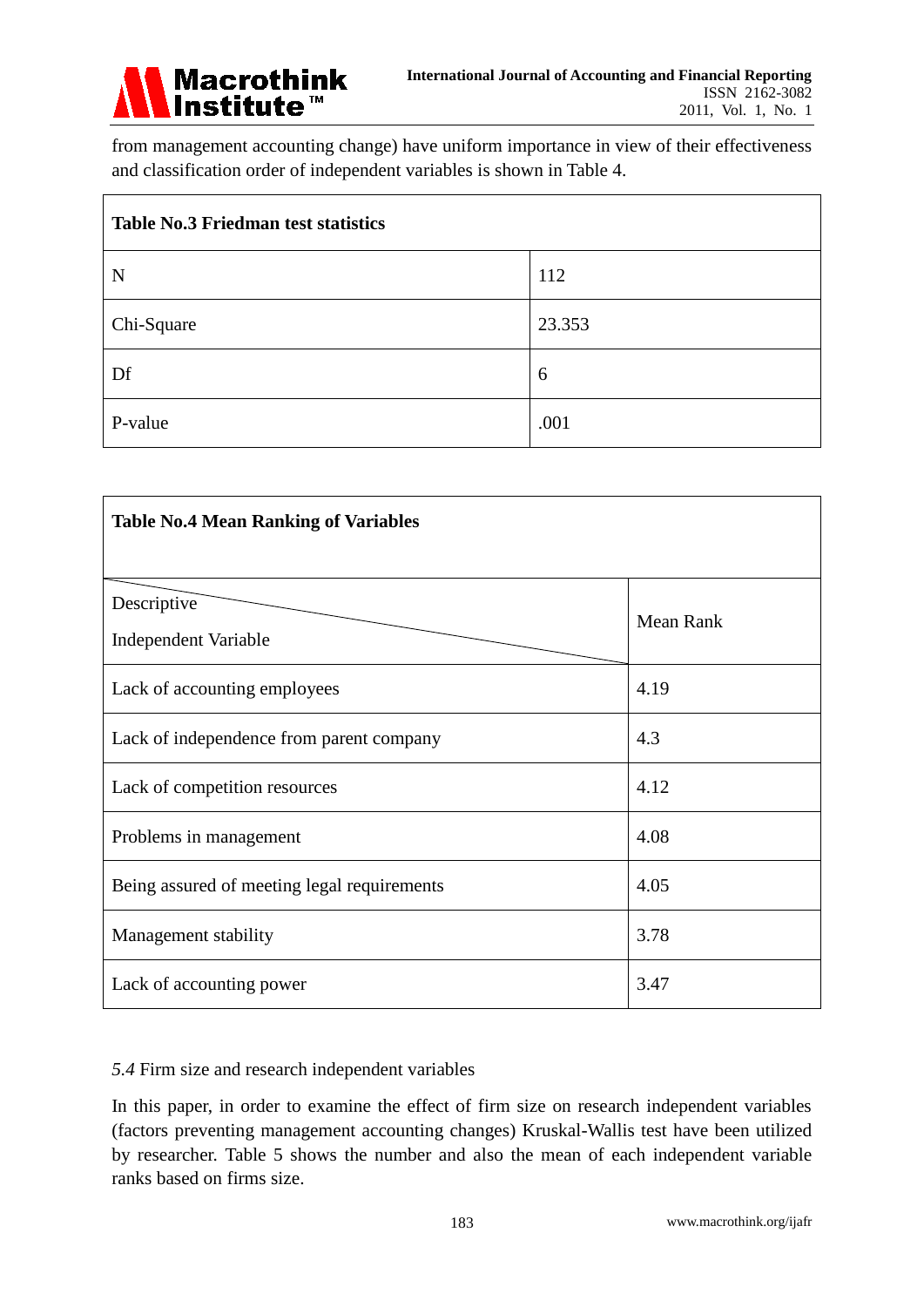

 $\overline{\phantom{a}}$ 

| <b>Table No.5</b>                                  |            |                |                  |  |  |
|----------------------------------------------------|------------|----------------|------------------|--|--|
| <b>Descriptive</b><br><b>Independent Variables</b> | Firm Size  | N              | <b>Mean Rank</b> |  |  |
|                                                    | Small      | $\overline{4}$ | 66.50            |  |  |
|                                                    | Middle     | 56             | 58.71            |  |  |
| Lack of accounting employees                       | Large      | 28             | 64.71            |  |  |
|                                                    | Very large | 24             | 40.08            |  |  |
|                                                    | Small      | $\overline{4}$ | 6.50             |  |  |
|                                                    | Middle     | 56             | 57.50            |  |  |
| Lack of competition resources                      | Large      | 28             | 67.64            |  |  |
|                                                    | Very large | 24             | 49.50            |  |  |
| Management stability                               | Small      | $\overline{4}$ | 72.50            |  |  |
|                                                    | Middle     | 56             | 43.64            |  |  |
|                                                    | Large      | 28             | 77.64            |  |  |
|                                                    | Very large | 24             | 59.17            |  |  |
|                                                    | Small      | $\overline{4}$ | 70.50            |  |  |
| Problems in management                             | Middle     | 56             | 57.36            |  |  |
|                                                    | Large      | 28             | 55.64            |  |  |
|                                                    | Very large | 24             | 53.17            |  |  |
| Lack of accounting power                           | Small      | $\overline{4}$ | 78.50            |  |  |
|                                                    | Middle     | 56             | 48.50            |  |  |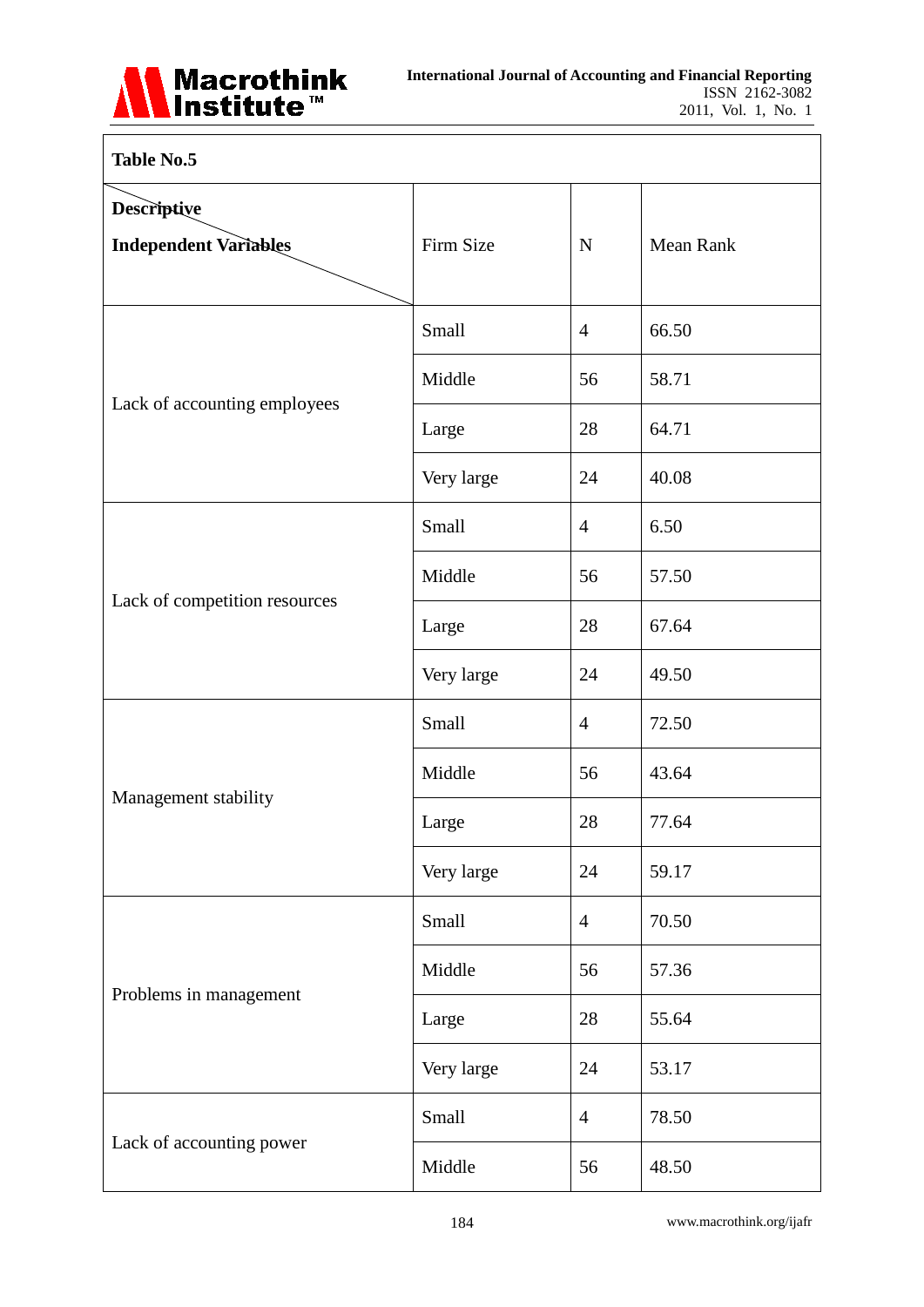

| <b>Table No.5</b>                                    |            |                |           |  |  |
|------------------------------------------------------|------------|----------------|-----------|--|--|
| <b>Descriptive</b><br><b>Independent Variables</b>   | Firm Size  | N              | Mean Rank |  |  |
|                                                      | Large      | 28             | 67.64     |  |  |
|                                                      | Very large | 24             | 58.50     |  |  |
| Being<br>assured of<br>meeting legal<br>requirements | Small      | $\overline{4}$ | 12.50     |  |  |
|                                                      | Middle     | 56             | 48.50     |  |  |
|                                                      | Large      | 28             | 68.50     |  |  |
|                                                      | Very large | 24             | 63.50     |  |  |
| Lack of independence from parent<br>company          | Small      | $\overline{4}$ | 69.50     |  |  |
|                                                      | Middle     | 56             | 44.50     |  |  |
|                                                      | Large      | 28             | 70.50     |  |  |
|                                                      | Very large | 24             | 57.50     |  |  |

| Table No.6 states the results of Kruskal-Wallis test |           |        |        |       |       |        |        |
|------------------------------------------------------|-----------|--------|--------|-------|-------|--------|--------|
| Independent<br>Variables<br>Descriptive              | $Var^*$ 1 | Var 2  | Var 3  | Var 4 | Var 5 | Var 6  | Var 7  |
| Chi-Square                                           | 12.560    | 19.181 | 27.210 | 1.550 | 9.862 | 22.268 | 12.163 |
| Df                                                   | 3         | 3      | 3      | 3     | 3     | 3      | 3      |
| P-value                                              | 0.006     | 0.000  | 0.000  | 0.671 | 0.020 | 0.000  | 0.007  |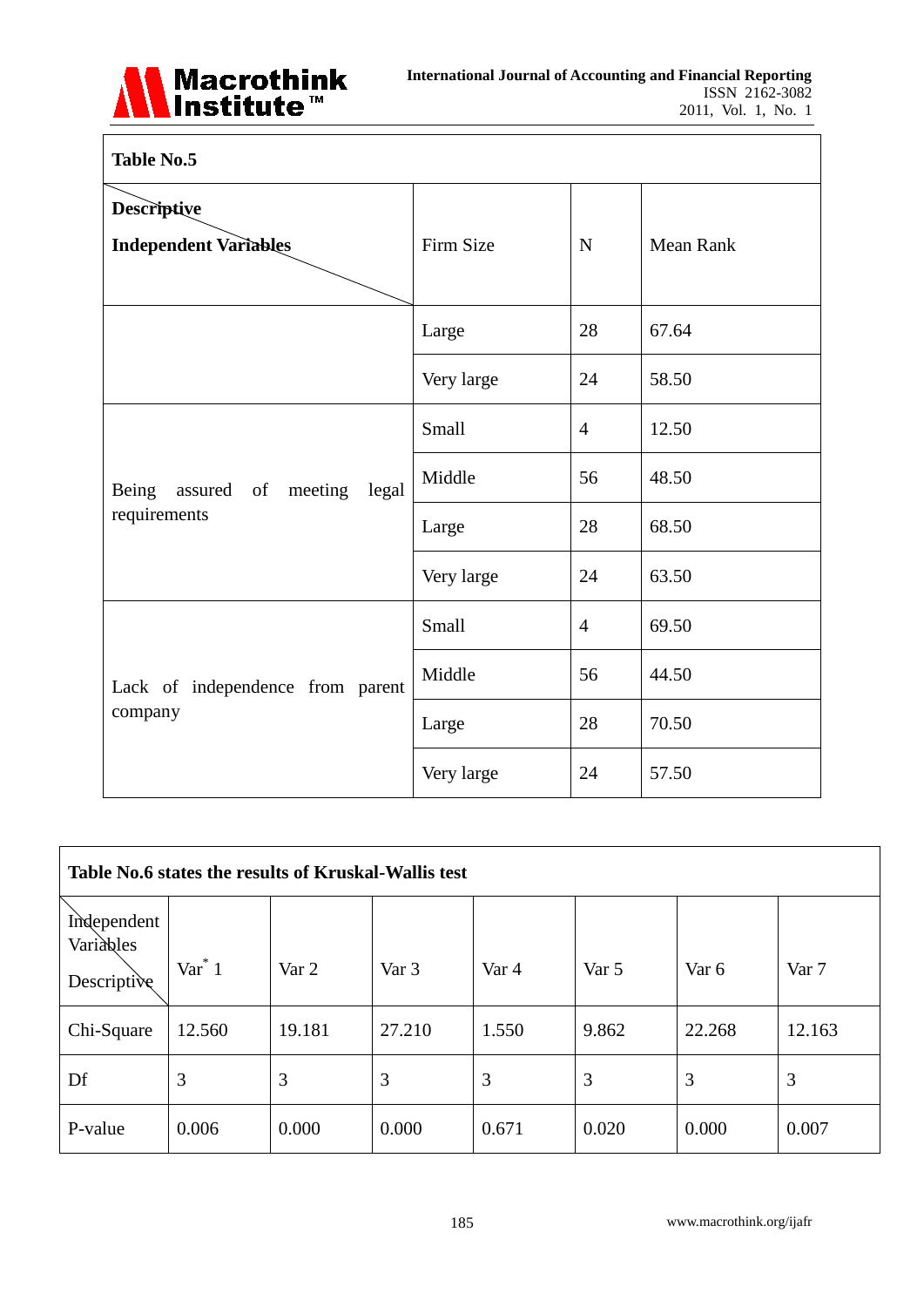

|           | Difference |  | Difference Difference Difference Difference Difference                                   |  | Difference |
|-----------|------------|--|------------------------------------------------------------------------------------------|--|------------|
| Asymp.sig |            |  | not l                                                                                    |  |            |
|           |            |  | meaningful   meaningful   meaningful   meaningful   meaningful   meaningful   meaningful |  |            |
|           |            |  |                                                                                          |  |            |

\*Var= Variable

Considering the values in Table No,6 we can conclude that the firm size affects all variables except to N.4 variable (Management Problems).

# **6. Research Results and Findings**

Base on the results of Friedman test and from the viewpoints of industrial experts all the research seven independence variables have the same importance in the process of delaying in management accounting change. In table No, 4 we have classified these variables in which the lock of accounting employees, lock of independence from parent company and the lock of calculationresources have great importance. Considering the results of Friedman test we can conclude that the lock of accounting employees based on poor training and failure in developing their technical knowledge, the lock of independence from parent company which leads to decision making failure and the lock of calculation resources cause delay in management accounting change.

In general, we can conclude that the competition among firms has become more complex and developed than past in world markets and customers have many options to select their desired productions.

Nowadays, the acceleration in technology development area has brought forward dominant Production similar services and purchase options for costumers in comparison with the past. In this situation firms can survive in competition area and continue their activity to product goods which not only have quality, efficiency and competitive characteristics but have less firm price to maintain and increase their market share and make profit. In such situation firms must utilize tools, satisfying these features, such as Activity Based Costing (ABC) and store-manufacturing systems promotion. All obstacles which prevent from the system promotion must be removed taking good policies. Whenever the promotion of any system faces some obstacles which cause delay in the process of system change, it is necessary to remove them by taking good policies and try to maintain competitive advantages. Competitive condition obligate the firms to benefit from new manufacturing, store and costing systems such as just in time manufacturing system, BSC, ABC and etc.

## **7. Conclusion**

Regarding the subject matter importance and the results obtained from research data, some recommendations can be presented as follow:

1- Firms must provide their accounting employees with new method of information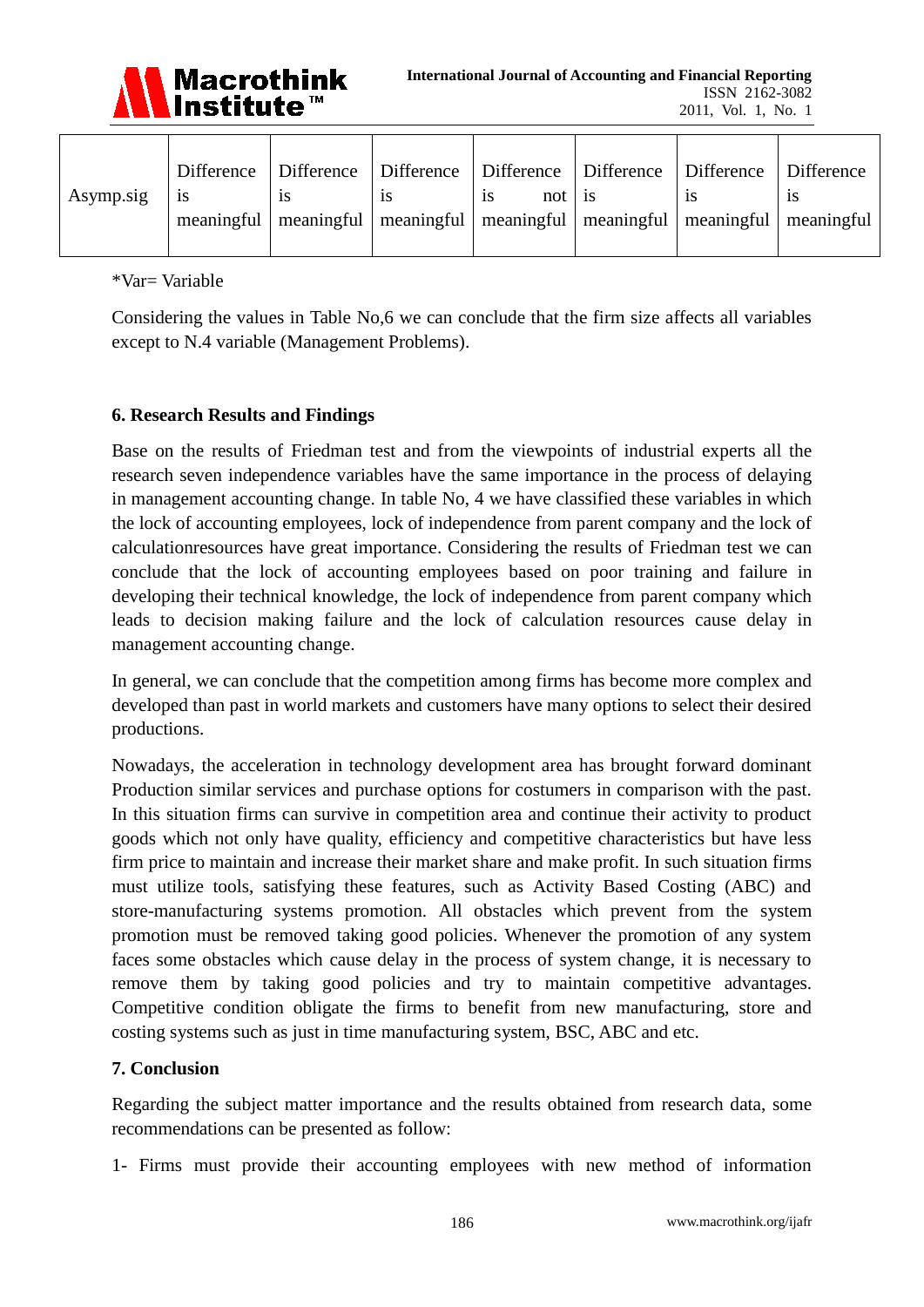

technology and management accounting and try to train them.

2- Management must encourage information technology in accordance with accountants' duty and try to support them.

3- Firms must promote the system of information receiving and processing.

4- Firms must consider not replacing managers who have high flexibility at time in which information systems have to change, because they have complete knowledge of firms' characteristics and its structure.

5- Firms compiling accounting standards must update these standards based on technological development to increase their accounting power and authorities.

6- Government must make some legislation which encourages the firms to change their management accounting policies such as Tax-exempt.

7- Parent firms must allow their subsidiaries to apply some changes to their systems independently based on their needs and requirements.

8- Considering the Society of Iranian value engineering (SIVE) it is recommended to the firms to benefit from the guidelines of this society, value engineering, to improve their performance by referring to web site of Iranian value engineering Society (www.sive.org)

## **Acknowledgement**

We should like to thank the manager of the Meshgin Gizil Alma Co

#### **References**

Adler, R.E, Andre M. &Waldren, M, Advanced Management Accounting Techniques, Accounting Forum, Vol. 24, No.2, Junc 2000

Baines, A., and Langfield-Smith, K. (2003), "Antecedents to management accounting change: a structural equation approach", Accounting, Organizations and Society, 28(7,8): pp. 675-698.

Bromwich, M. and Bhimani, A. (1989) Management Accounting: Evolution not Revolution, The Chartered Institute of Management Accountants: London.

Chenhall, R. H., and Euske, K. J. (2007), "The Role Of Management Control Systems in Planned Organizational Change: An Analysis of Two Organizations", Accounting, Organizations and Society, 32(7/8): pp. 601- 637.

Chenhall, R. H., and Langfield-Smith, K. (1998b), "The Relationship Between Strategic Priorities, Management Techniques and Management Accounting: An Empirical Investigation Using a Systems Approach", Accounting, Organizations and Society, 23(3): pp. 243-264.

Dibrell, C. C., and Miller, T. R. (2002), "Organization Design: The Continuing Influence of Information Technology", Management Decision, 40(5/6): pp. 620-627.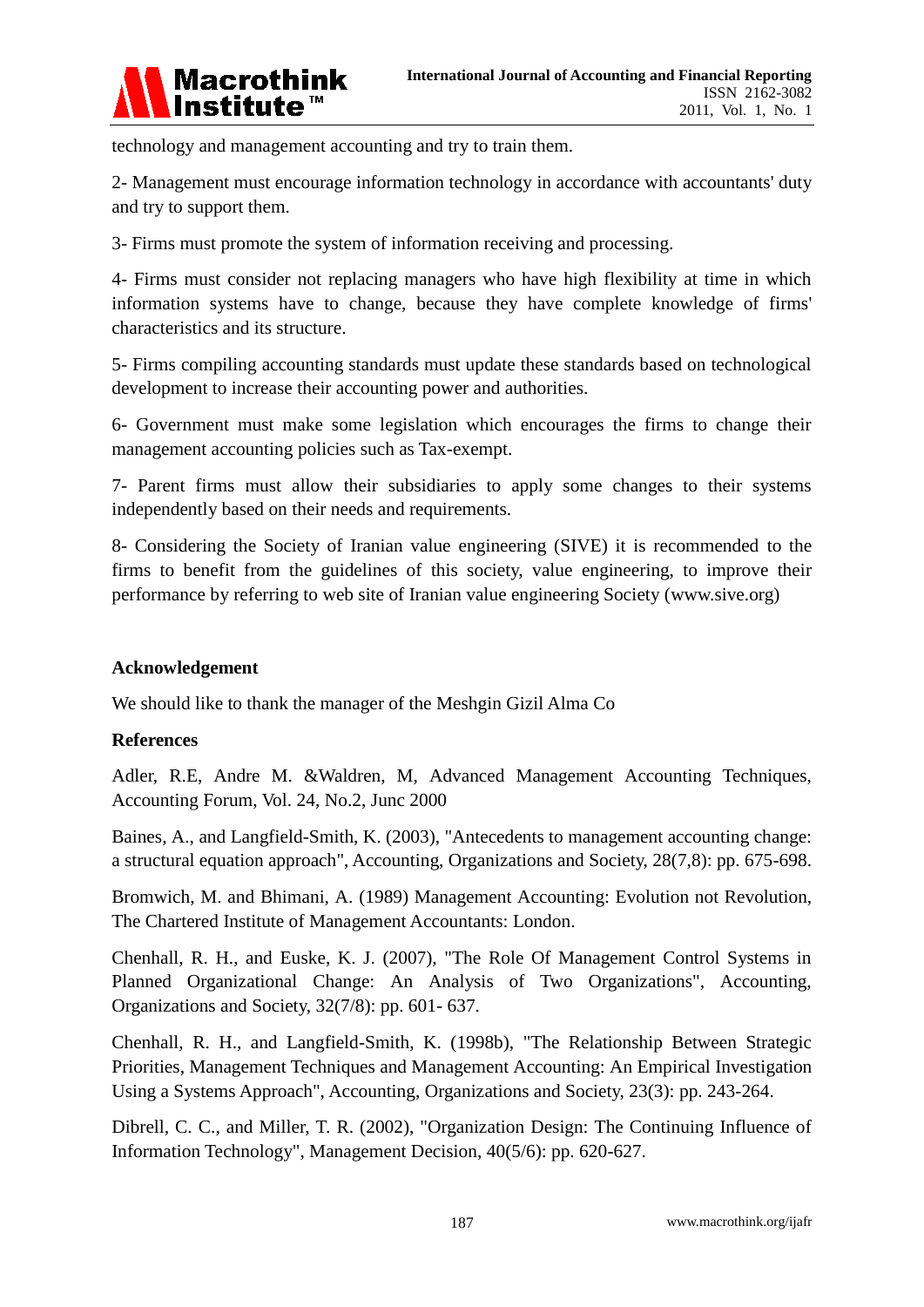

Drury, C., Braund, S., Osbourne, P. and Tayles, M. (1993) A Survey of Management Accounting Practices in UK Manufacturing Companies, Chartered Association of Certified Accountants: London.

Ezzamel, M., Lilley, S. and Willmott, H. (1993) Changes in Management Practices in UK Companies, The Chartered Institute of Management Accountants: London.

Ezzamel, M., Robson, K., Stapleton, P., and McLean, C. (2007), "Discourse and Institutional Change: 'Giving Accounts' and Accountability", Management Accounting Research, 18: pp. 150-171.

Granlund, M. (2001), "Towards Explaining Stability in and Around Management Accounting Systems", Management Accounting Research, 12: pp. 141-166.

Horngren, C., Sundem, G., Stratton, W., Burgstahler, D., and Schatzberg, J. (2007), Introduction to Management Accounting (14th ed.), Pearson Prentice Hall, New Jersey.

Innes, J. and Mitchell, F. (1995) "A survey of activity-based costing in the UK's largest companies", Management Accounting Research, June, pp. 137-54.

Innes, J., and Mitchell, F. (1990), "The Process of Change in Management Accounting: Some Field Study Evidence", Management Accounting Research, 1: pp. 3-19.

Innes, J., and Mitchell, F. (1990), "The Process of Change in Management Accounting: Some Field Study Evidence", Management Accounting Research, 1: pp. 3-19.

Johnson, H. T. and Kaplan, R. S. (1987) Relevance Lost: The Rise and Fall of Management Accounting, Harvard Business School Press: Boston, Mass.

Kaplan, R. S., and Norton, D. P. (1996), The Balance Scorecard: Translating Strategy into Action, Harvard Business School Publishing, Boston.

Laitinen, E. K. (2001), "Management Accounting Change in Small Technology Companies: Towards a Mathematical Model of the Technology Firm", Management Accounting Research, 12(4): pp. 507-541.

Laitinen, E. K. (2006), "Explaining Management Accounting Change: Evidence from Finland", International Journal Accounting, Auditing and Performance Evaluation, 3(2): pp. 252-281.

Libby, T., and Waterhouse, J. H. (1996), "Predicting Change in Management Accounting Systems", Journal of Management Accounting Research, 8: pp. 137-150.

Ling-Yee, L., and Ogunmokun, G. O. (2008), "An Empirical Study of Manufacturing Flexibility of Exporting Firms in China: How do Strategic and Organizational ContextsMatter?", Industrial Marketing Management, 37 (6): pp. 27-40.

Moores, K., and Yuen, S. (2001), "Management Accounting Systems and Organization Configuration: A Life-Cycle Perspective", Accounting, Organizations and Society, 26: pp. 351-389.